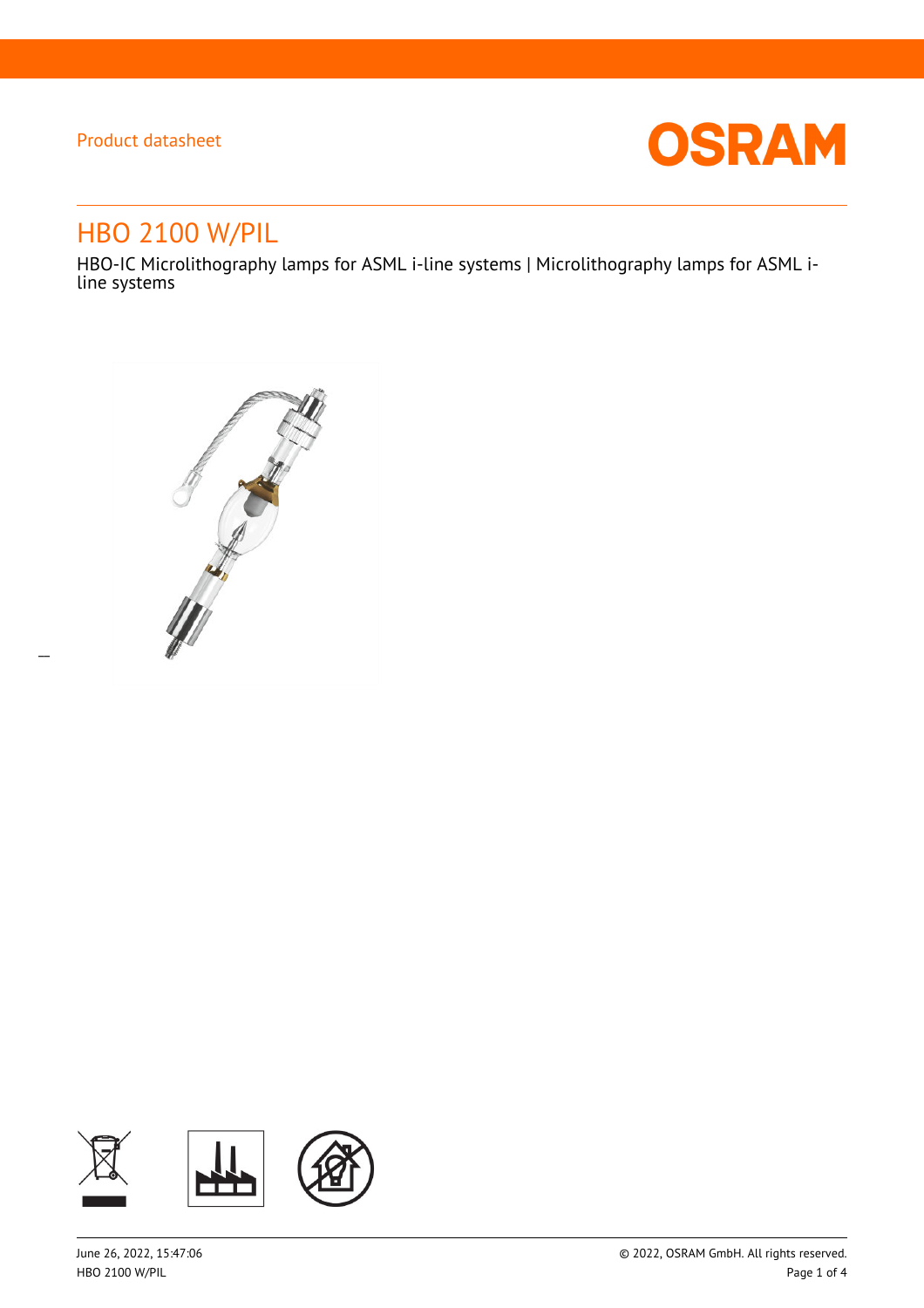### Technical data

### **Electrical data**

| Nominal voltage        | 24.0 V    |
|------------------------|-----------|
| <b>Nominal current</b> | 78 A      |
| Type of current        | DC        |
| Rated wattage          | 2100.00 W |
| Nominal wattage        | 2100.00 W |

## **Dimensions & weight**



| <b>Diameter</b>                             | $52.0 \text{ mm}$ |
|---------------------------------------------|-------------------|
| Length                                      | 240.0 mm          |
| <b>Mounting length</b>                      | 273.0 mm          |
| Length with base excl. base pins/connection | 240.00 mm         |
| Light center length (LCL)                   | $118.0$ mm $^{1}$ |
| Electrode gap cold                          | $4.0 \text{ mm}$  |

1) Distance from end of base to tip of anode or cathode (cold)

### **Capabilities**

| <b>Burning position</b> | .Jther |
|-------------------------|--------|

1) Anode underneath

### **Environmental information**

| Information according Art. 33 of EU Regulation (EC) 1907/2006 (REACh) |               |  |  |
|-----------------------------------------------------------------------|---------------|--|--|
| Date of Declaration                                                   | 04-03-2022    |  |  |
| <b>Primary Article Identifier</b>                                     | 4050300800431 |  |  |
| Candidate List Substance 1                                            | Lead          |  |  |
| CAS No. of substance 1                                                | 7439-92-1     |  |  |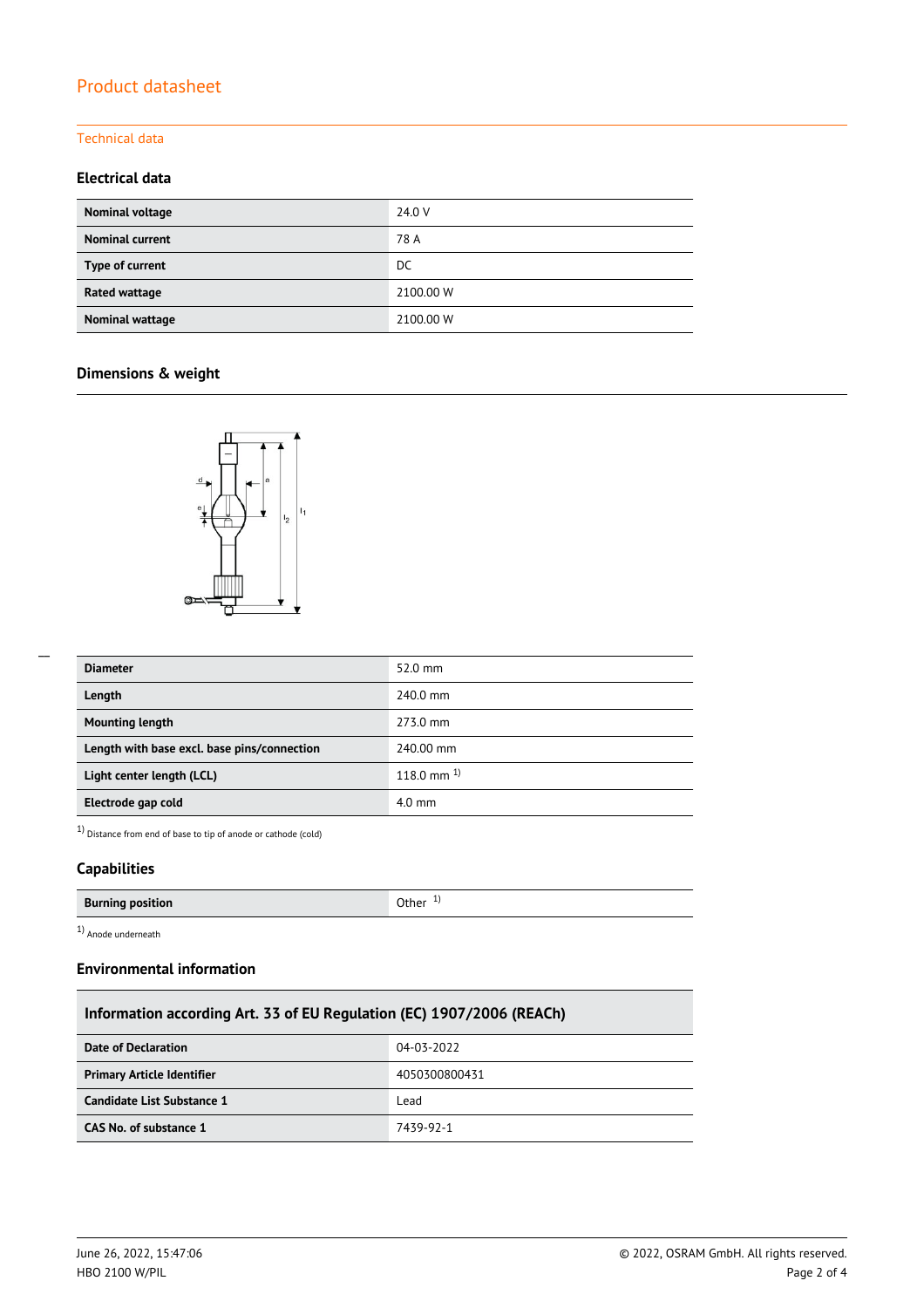| <b>Safe Use Instruction</b>      | The identification of the Candidate List substance is<br>sufficient to allow safe use of the article. |
|----------------------------------|-------------------------------------------------------------------------------------------------------|
| Declaration No. in SCIP database | e65b3165-1b6a-4da8-9fd8-852bef40597d                                                                  |